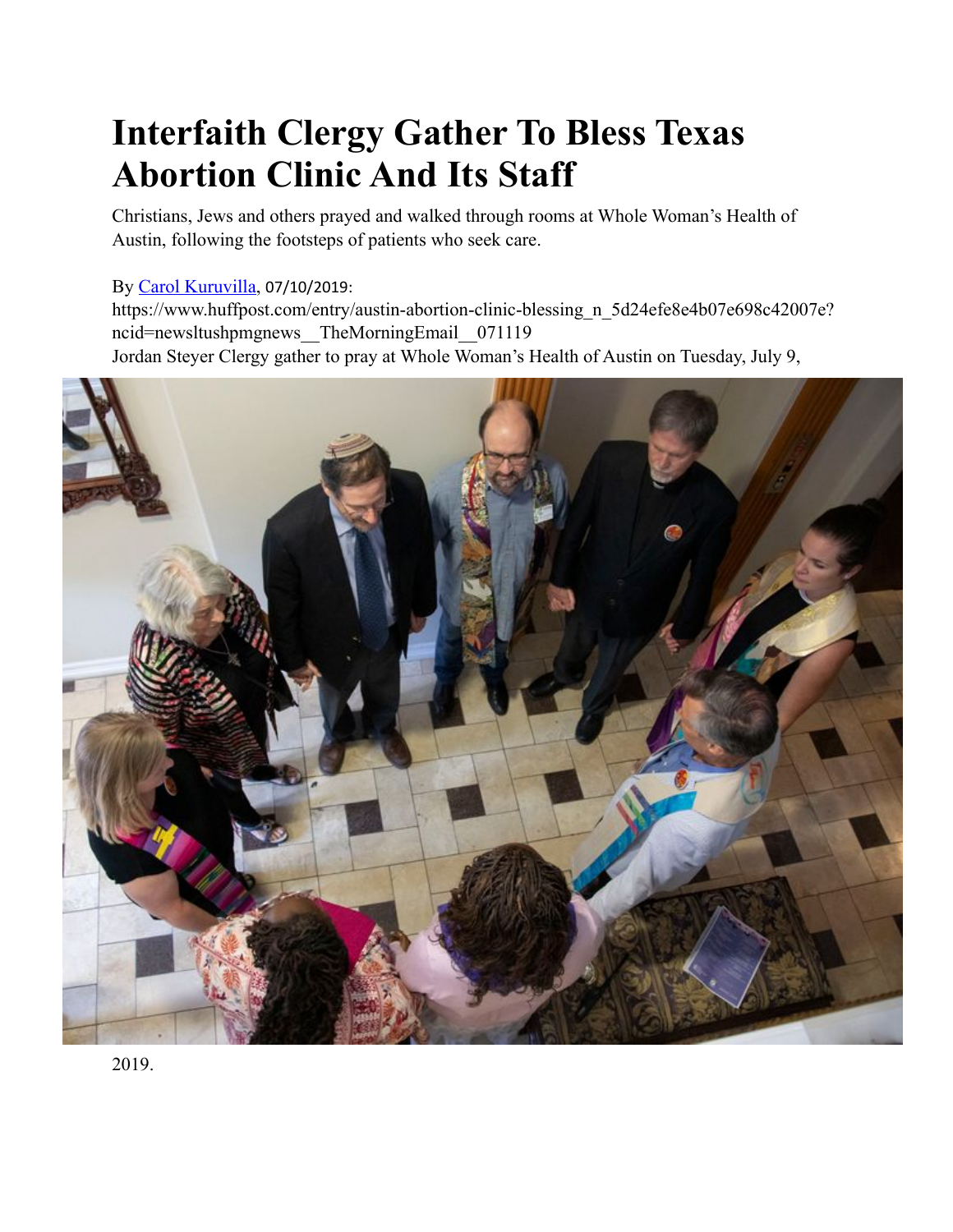About a dozen Christian, Jewish and other religious clergy gathered at an [abortion](https://www.huffpost.com/voices/topic/abortion) care center in Austin, Texas, on Tuesday to bless the clinic and the work that takes place inside it.

The blessing ceremony at Whole Woman's Health of Austin was for patients as well as for the clinic's staff, according to Rev. Amelia Fulbright, a campus minister in Austin.

"The first and foremost goal was to say that we support you and the work that you're doing, especially in a state where you're constantly having to meet new regulations or deal with critics and protesters," she said.

Bolstered by President [Donald Trump'](https://www.huffpost.com/news/topic/donald-trump)s overtures to the anti-abortion movement, Republican lawmakers around the country [have made moves this year t](https://www.cnn.com/2019/05/16/politics/states-abortion-laws/index.html)o curtail abortion access in their states. In April, [Texas' House of Representatives considered a bill t](https://www.huffpost.com/entry/ron-wright-abortion_n_5cf98a19e4b06af8b505bbc4)hat would have criminalized abortions and made it possible for women and doctors who participate in the procedure to receive the death penalty.

Even though the bill ultimately failed, Texas is still a *difficult* state for people seeking abortion care. State lawmakers have *imposed strict requirements* on patients, mandating that they must undergo sonograms and receive pamphlets about alternatives to abortion. Afterward, patients often have to wait 24 hours before they can have an abortion. Texas law also forbids insurers from covering abortion unless the procedure is required to prevent death or serious physical injury.

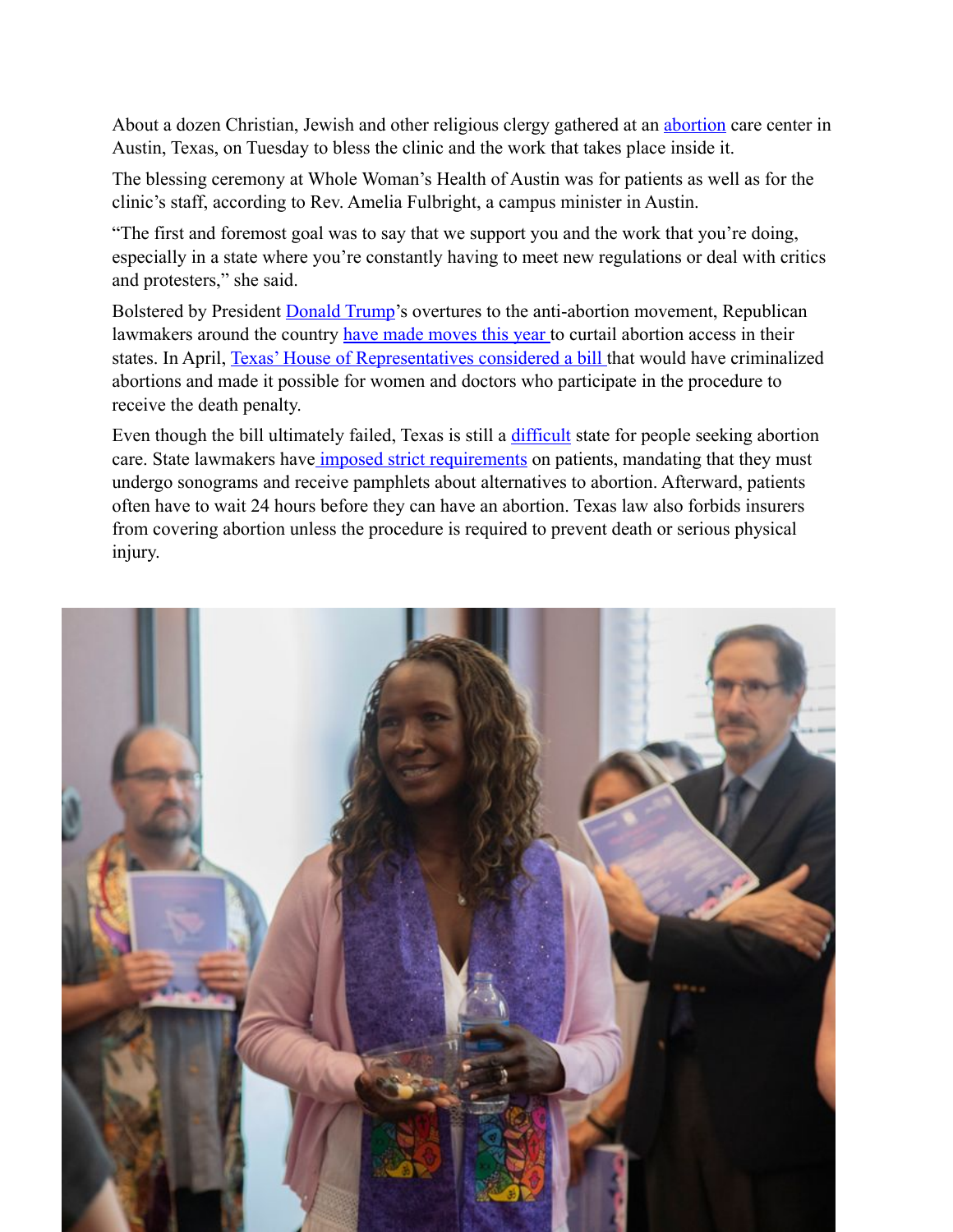Jordan Steyer The blessing ceremony, attended primarily by clergy and clinic staff, was organized by the advocacy groups Religious Coalition for Reproductive Choice and Texas Freedom Network, and by Whole Woman's Health, a nationwide network of abortion care centers.

Whole Woman's Health of Austin, which provides abortion care and other gynecological services, wa[s forced to move to its new location on the city's northwest side in February](https://www.austinchronicle.com/news/2019-02-22/whole-womans-health-caught-up-in-anti-abortion-turf-war/) after the building it had occupied for 16 years was bought out by a [crisis pregnancy center.](https://www.huffpost.com/topic/crisis-pregnancy-center) CPCs are often faith-based organizations that masquerade as medical clinics in order to counsel women against having abortions.

Fulbright, the founder of Labyrinth Progressive Student Ministry, an ecumenical Christian organization, said that there's a narrative in Christian communities that real Christians must be part of the anti-abortion movement.

The abortion clinic blessing ceremony in Austin, organized by <u>[local](https://tfn.org/)</u> and [national](http://rcrc.org/) progressive advocacy groups, demonstrated that there are alternative ways for people of faith to think about abortion rights, she said.

"For me, in particular as a Christian minister, I feel like it's important to offer a different narrative," she said.

"As clergy, we have the privilege of counseling people at really vulnerable moments in their lives, and some of those have to do with reproductive choices," she added. "I want people to know that there are clergy who are safe people to talk to so that they don't have to navigate those choices alone."

During the blessing ceremony, clergy and clinic staff participated in a prayerful walk through the center's space, following the path that a typical patient would take after arriving at the center to seek care.

Fulbright said that she prayed for peace as she moved through the center's waiting rooms, patient rooms, counseling rooms and staff offices.

 "As people of faith, it's not that we think we're bringing God to this place; we believe God is already present in that space," Fulbright told HuffPost. "But it's to ask for prayers of safety, healing and peace, to infuse the space with an energy that is life-giving for women, a lot of whom are in an anxious time."

She said one of the most meaningful moments of the ceremony was when her 4-month-old baby became hungry. She said being able to nurse her child in that setting, surrounded by people who understood the importance of being able to choose motherhood, illustrated to her that abortion clinics are a "life-affirming space."

"It paints a different picture than what the anti-abortion movement would like you to think happens in abortion clinics," she said.

## **BEFORE YOU GO**  PHOTO GALLERY